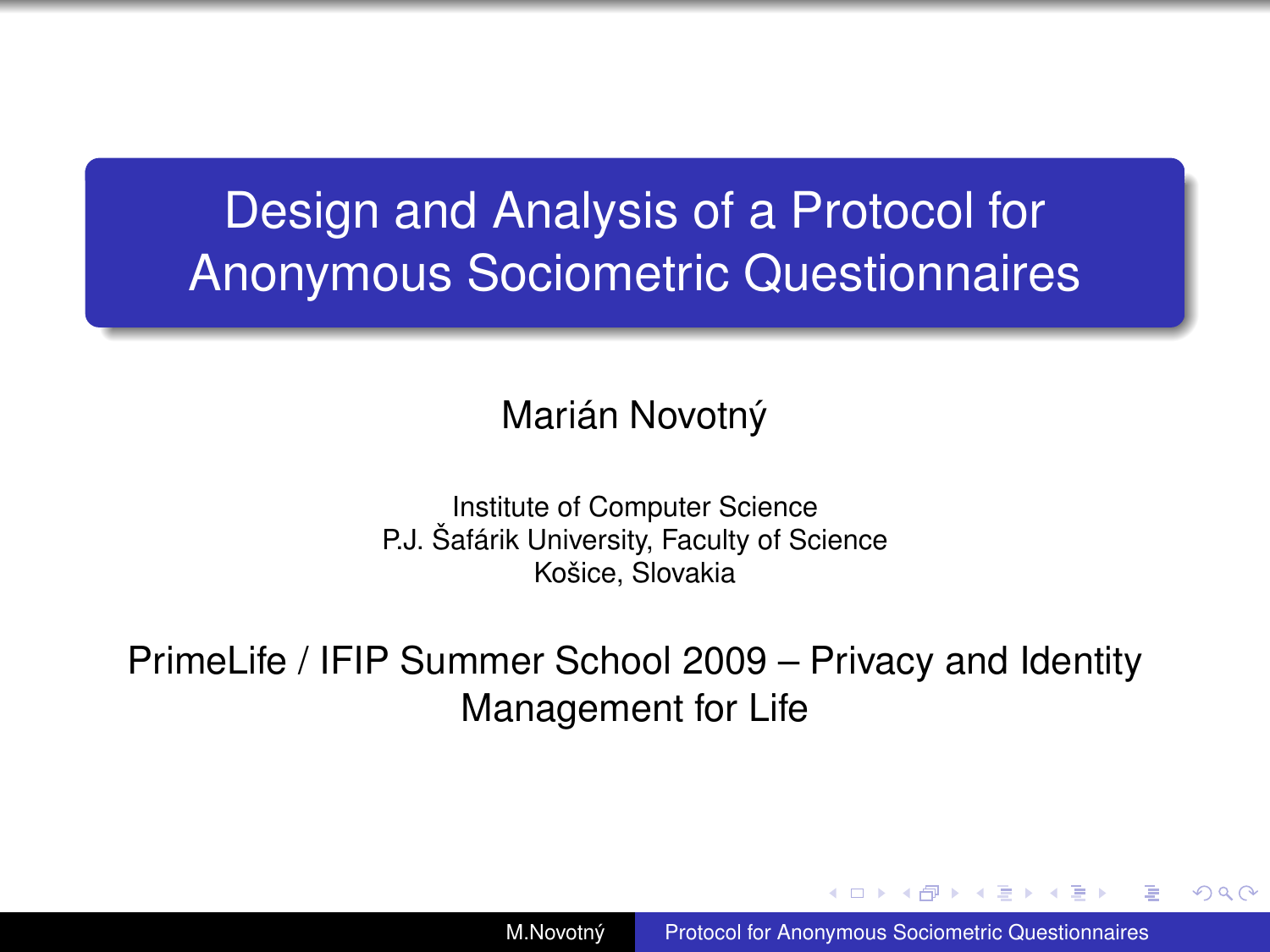# Introduction to Sociometry

- **•** quantitative method for measuring social relationships (Jacob L. Moreno)
- can be used for management of a school class by a teacher or in a team-building
- $\bullet$  is based on choices of individuals
- choices of responders are collected by a questionnaire from responders
- relations between individuals can be represented by a sociogram

K ロ ⊁ K 何 ≯ K ヨ ⊁ K ヨ ⊁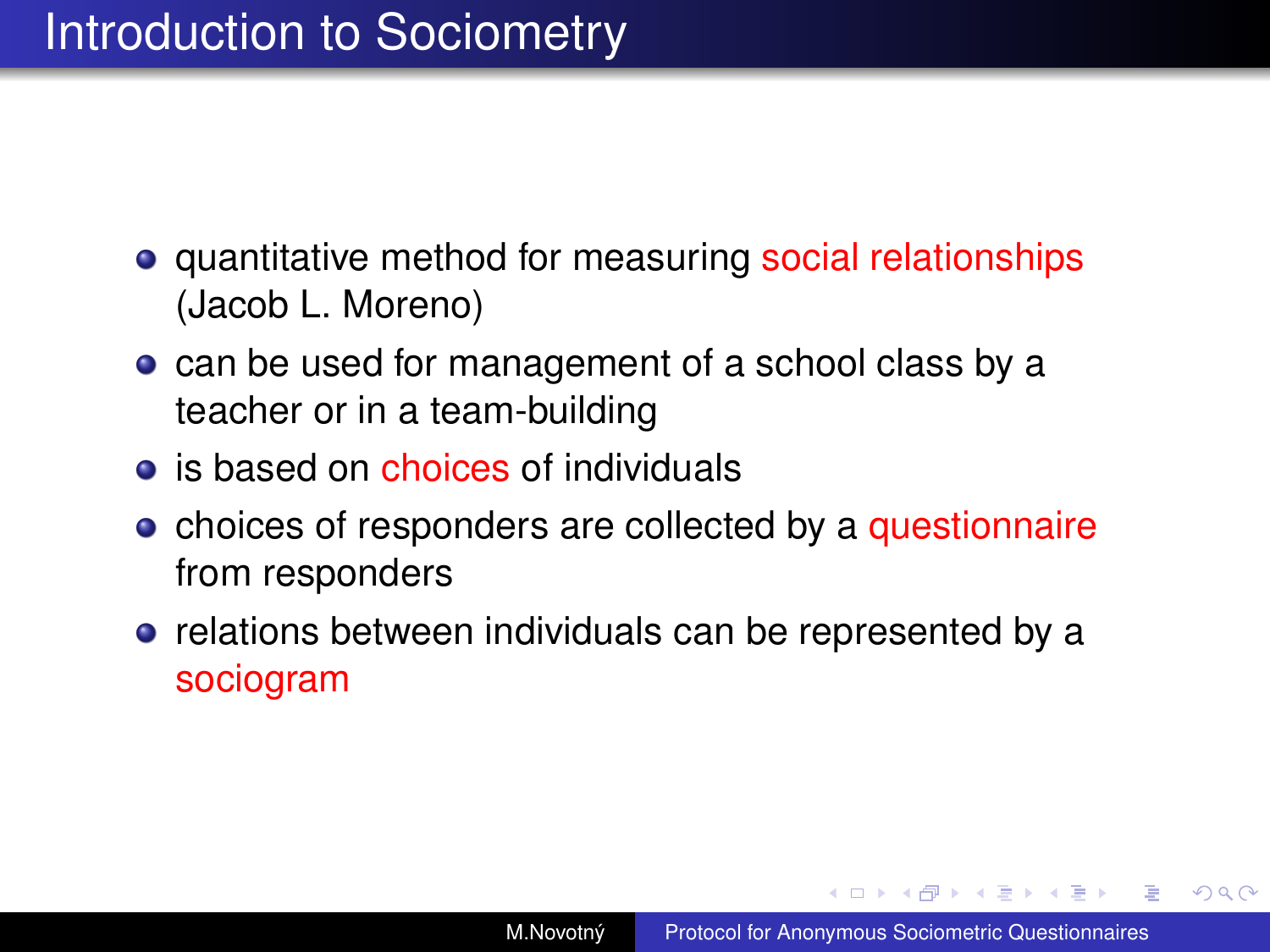## Representation of a Sociogram by Graph Theory

- weighted digraph  $G = (V, E), E \subseteq V \times V$ , where each node represents one responder
- social link is represented as a weighted arc
- the weight function  $w : E \rightarrow \{-s, \ldots, -1, 1, \ldots, s\}$

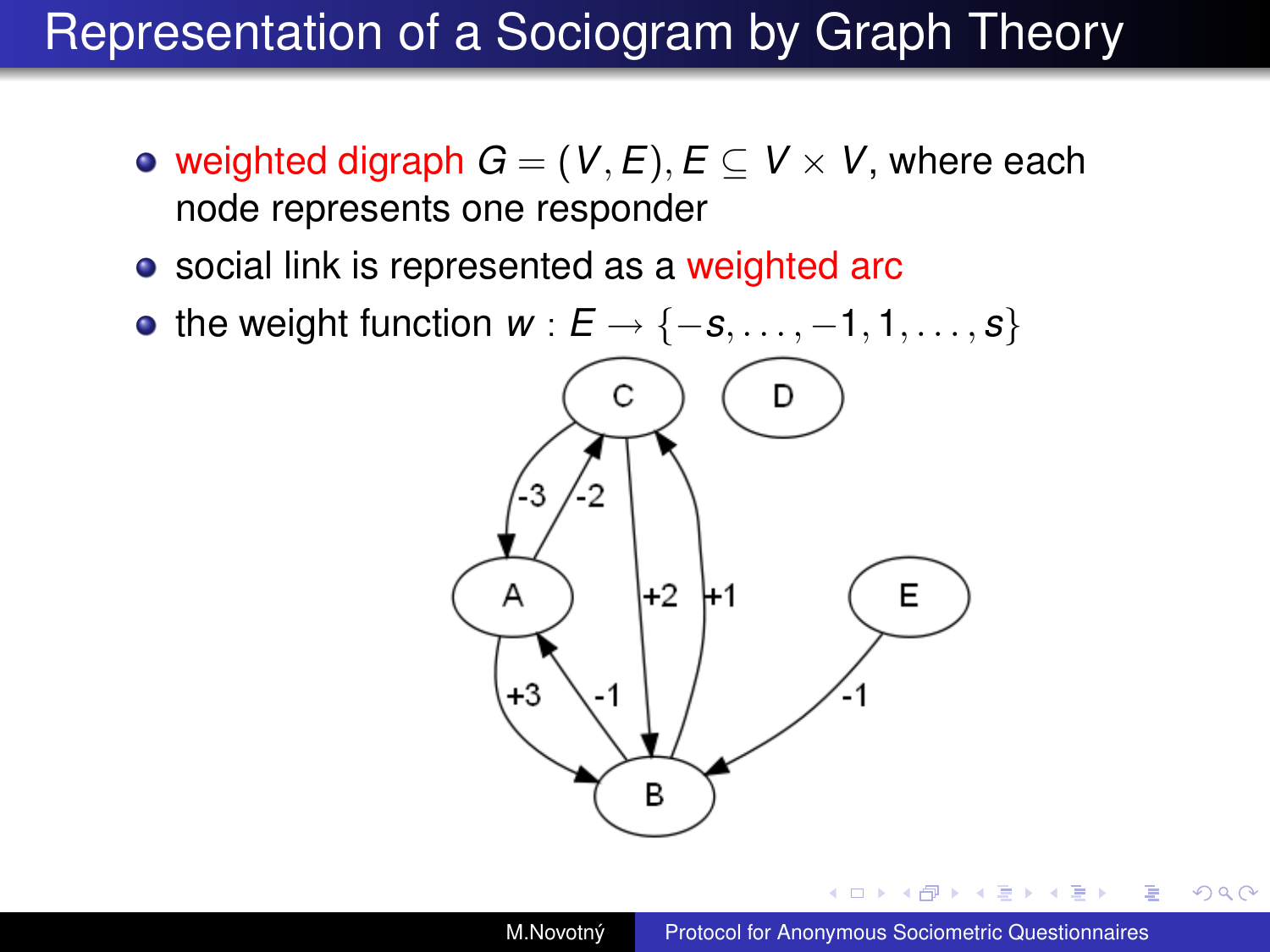#### Node Characteristics – Indegrees

- $\mathsf{positive}\ \mathsf{indegree}\ deg^{ln^+}(C) = 1$
- negative indegree *degIn*<sup>−</sup> (*C*) = 1
- $\mathsf{indegree~deg}^{ln}(C) = \mathsf{deg}^{ln^+}(C) + \mathsf{deg}^{ln^-}(C) = 2$



E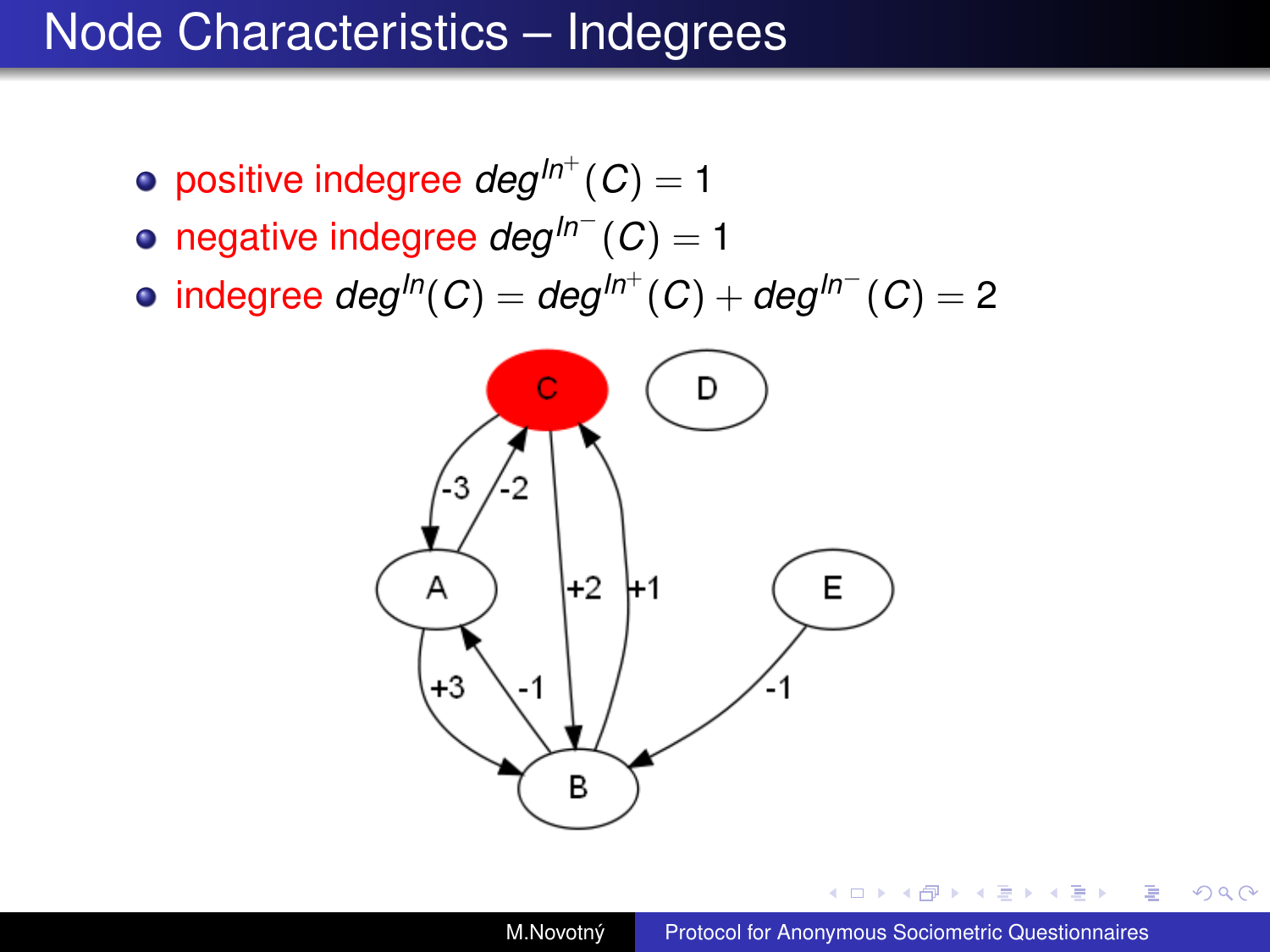#### Node Characteristics – Weighted Indegrees

- positive weighted indegree  $In^{+}(B) = 5$
- negative weighted indegree *In*−(*B*) = −1



4 0 8

 $299$ 

B

(する)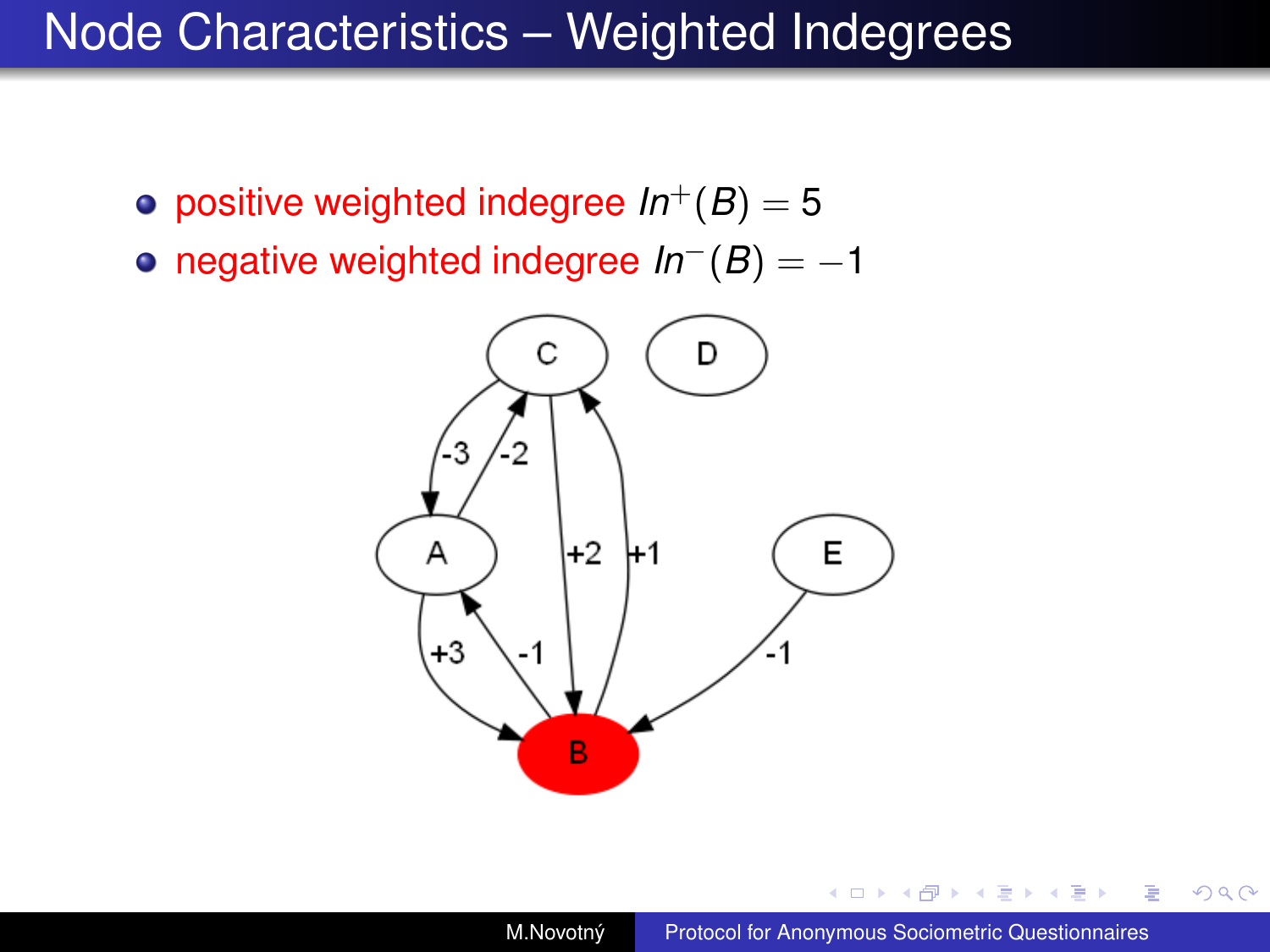## Mutual Choices

- positive mutual choice
- o negative mutual choice
- combined mutual choice



4 0 8

 $\equiv$ 

重き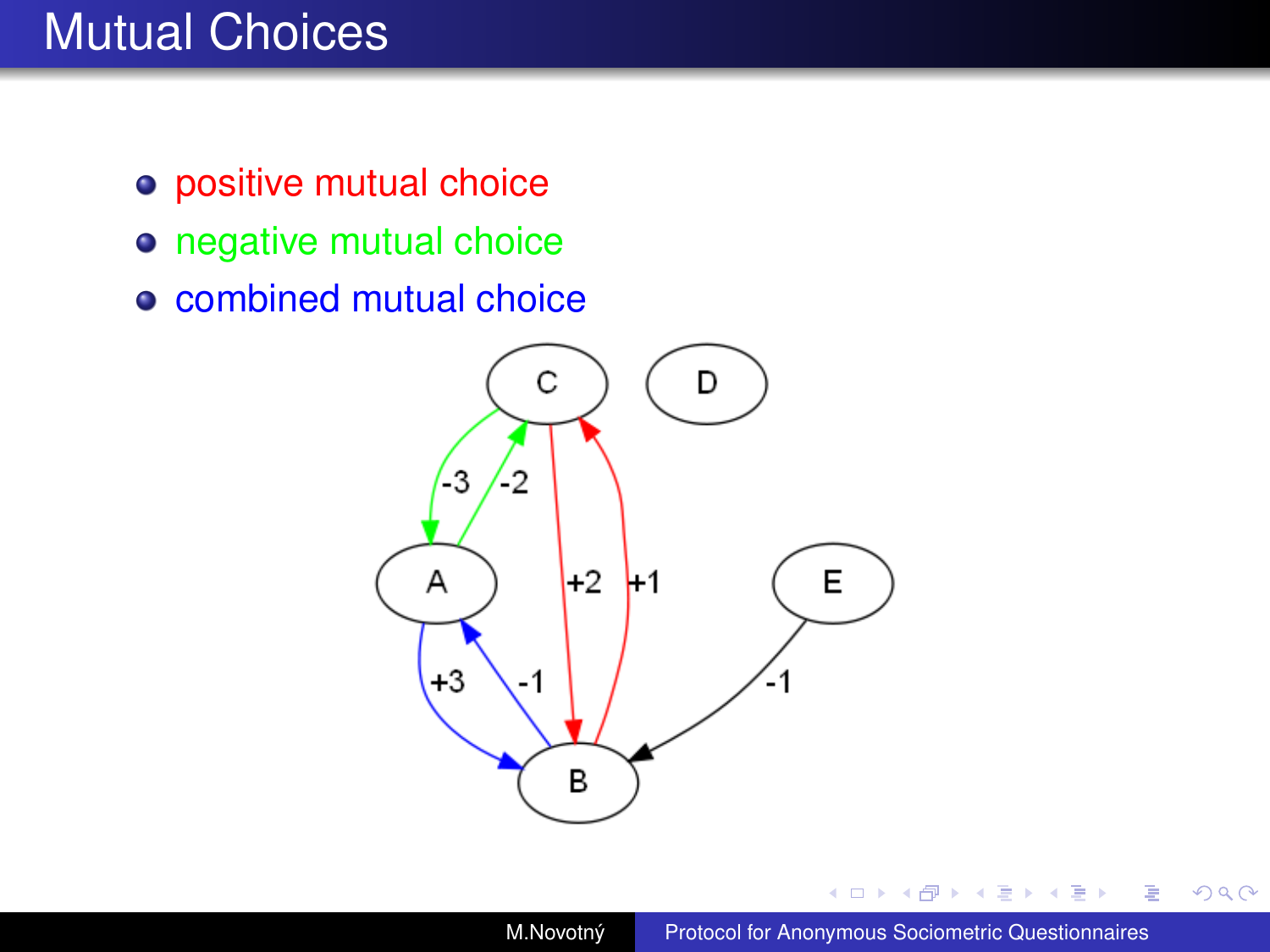## Individual Phenomena

- positive social status of  $B\,\frac{\mathit{In}^+(B)}{|V|-1}=\frac{5}{4}$ 4
- Star *B* node with the maximal positive weighted indegree
- Outsider *C* node with the minimal negative weighted indegree
- Ghost *D* node with zero indegree and outdegree
- $\bullet$  Isolate  $E$  node with zero positive indegree, is not a ghost

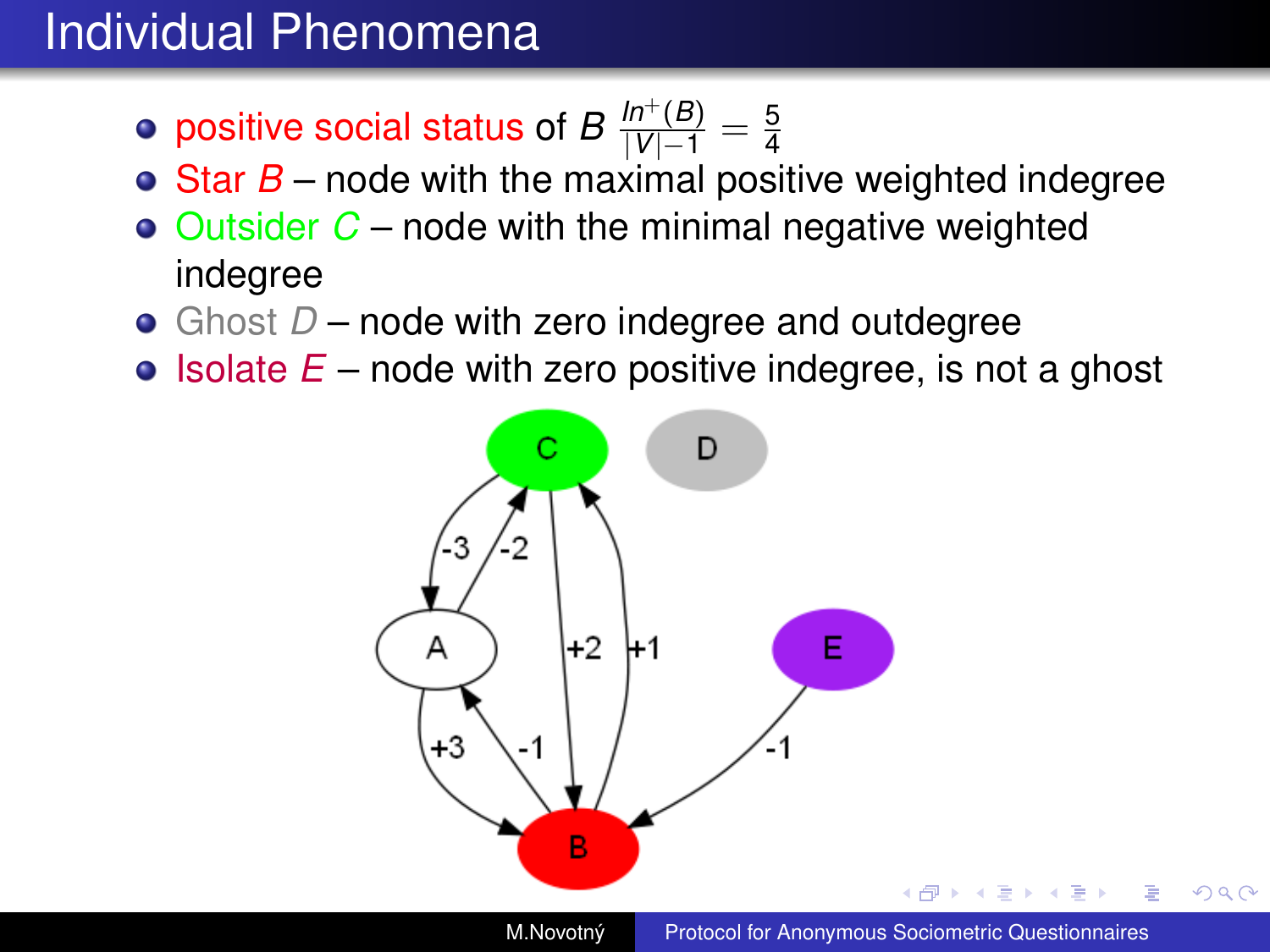#### Collective Phenomena

- the set of positive *M*+(*G*) , negative *M*−(*G*), combined  $M^{\pm}(G)$  mutual choices
- positive coherence of a group *G* is defined as

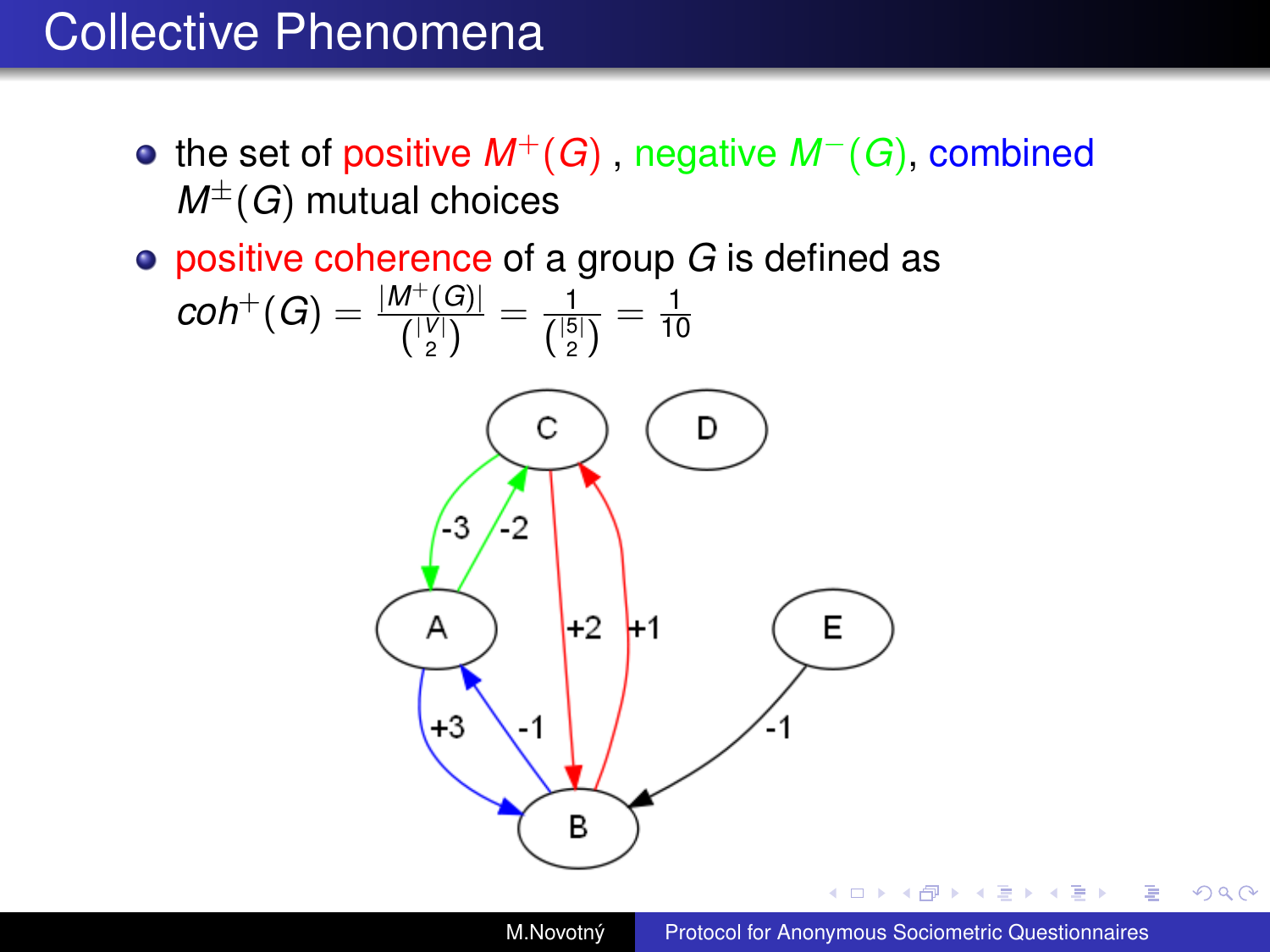## Security Requirements for the Scheme

- Eligibility only responders from the group are eligible to correctly fill in the questionnaire.
- Privacy choices of a responder must not identify the responder and any traceability between the responder and his choices must be removed.
- Verifiability responder should be able to verify whether his choices were correctly recorded, all valid choices of other responders were included and the counting process was accurate.
- Accuracy the scheme must be error-free. The final computation of sociometric indices must corresponds with all choices of all responders.

イロト イ押 トイヨ トイヨ トー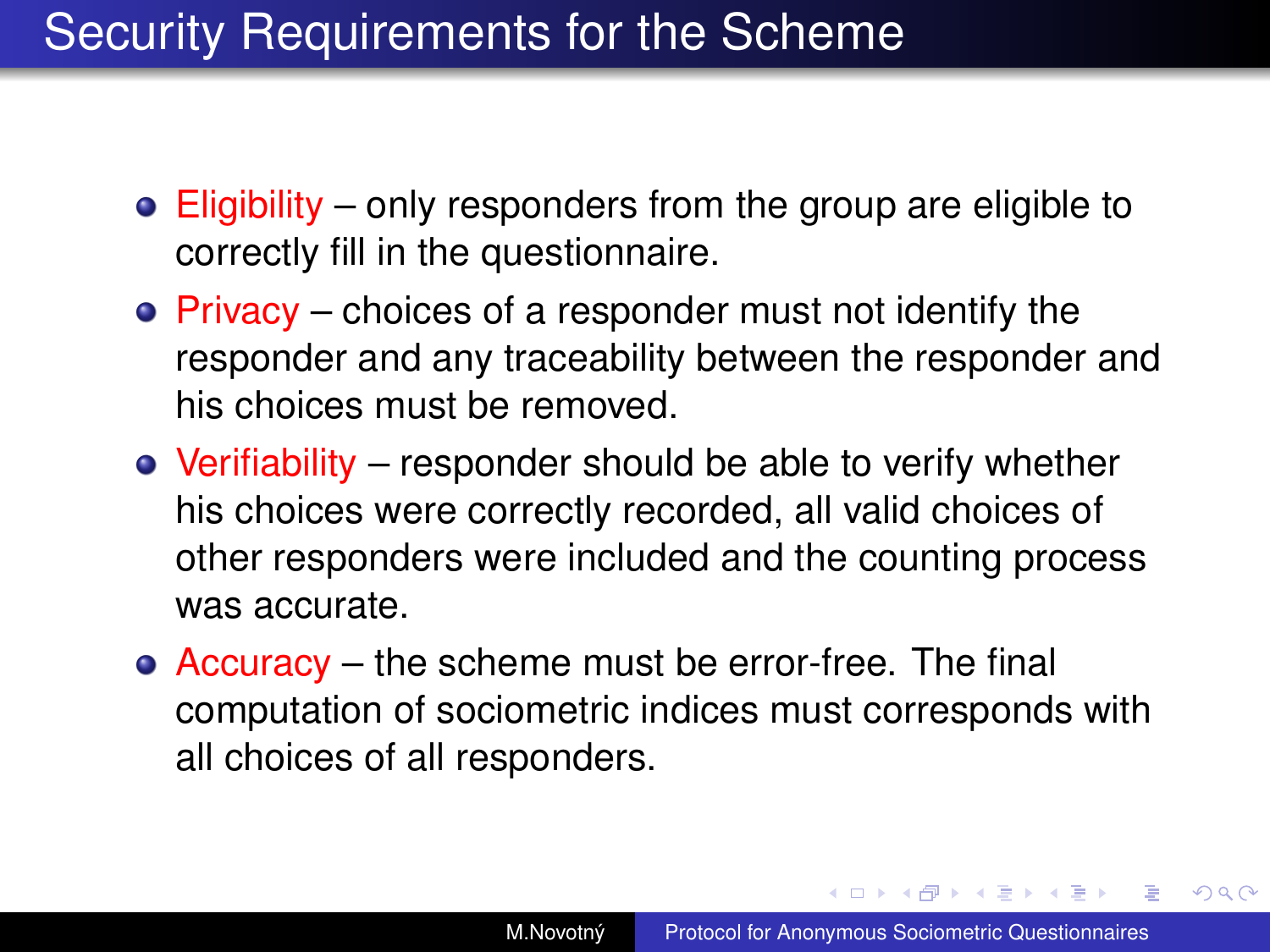# The Homomorphic Public-Key System

- used for encryption of responders choices
- semantically secure, additively homomorphic, allows us once to use multiplication
- $\bullet$  threshold version  $(t, a)$  the private key is shared among *a* authorities
	- A ciphertext can be decrypted when at least  $t + 1$ shareholders cooperate
	- the process of decryption is universally verifiable and does not reveal the secret key

4 ロ ) (何 ) (日 ) (日 )

画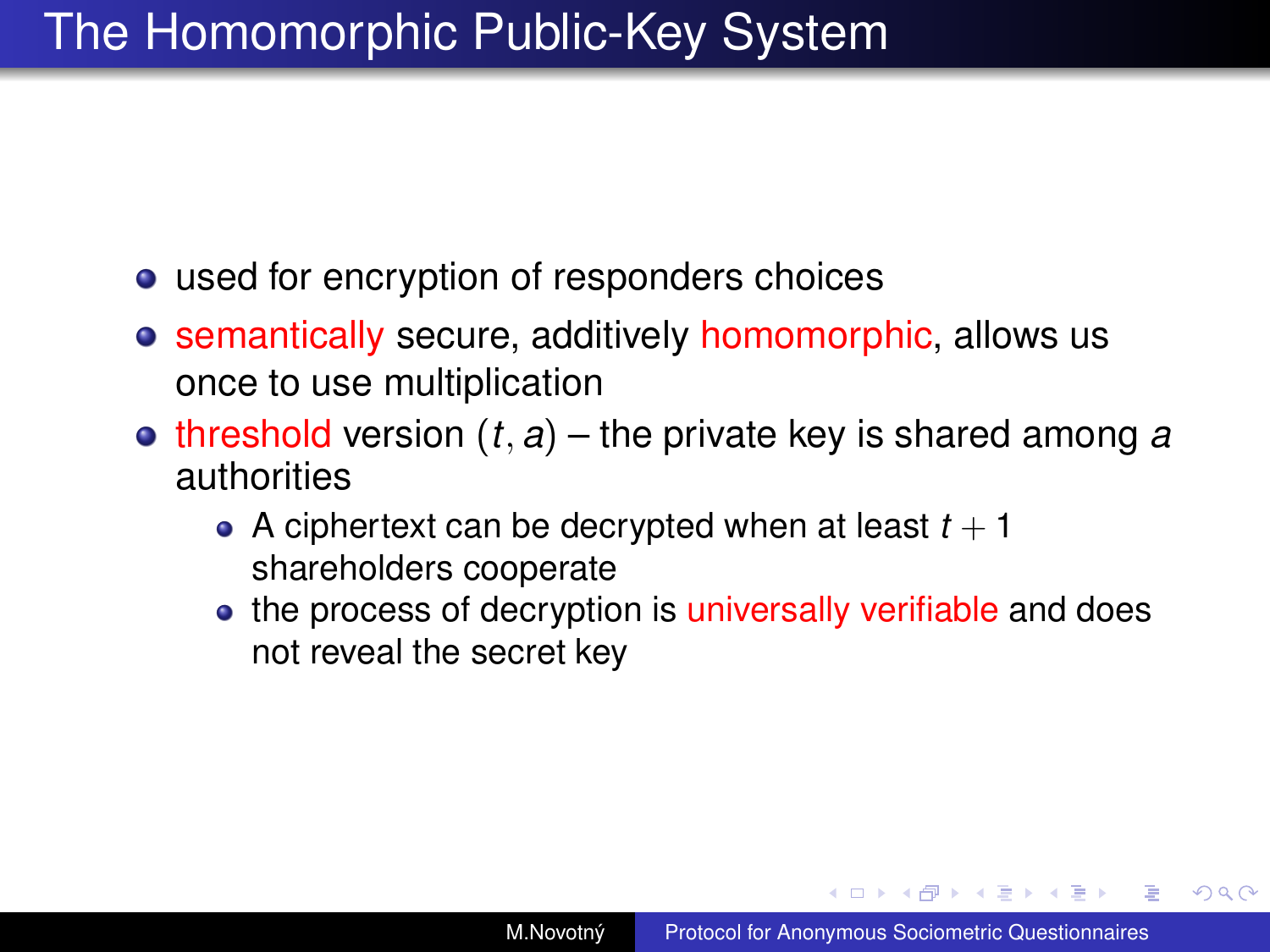# Homomorphic Properties of the Public-Key System

- given ciphertexts  $C_1 = E_{Pk}(m_1), C_2 = E_{Pk}(m_2)$ , anyone can create
	- $E_{Pk}(m_1 + m_2)$  by computing the product  $C_1 \cdot C_2 = E_{Pk}(m_1 + m_2)$
	- $E_{Pk}(m_1 \cdot m_2)$  by computing the bilinear map  $C_1 \star C_2 = E_{Pk}(m_1 \cdot m_2)$
	- $E_{Pk}(z \cdot m_1)$  by computing the exponentiation  $C_1^z = E_{Pk}(z \cdot m_1)$

◆ ロ ▶ → 伊 ▶ → ヨ ▶ → ヨ ▶ → ヨ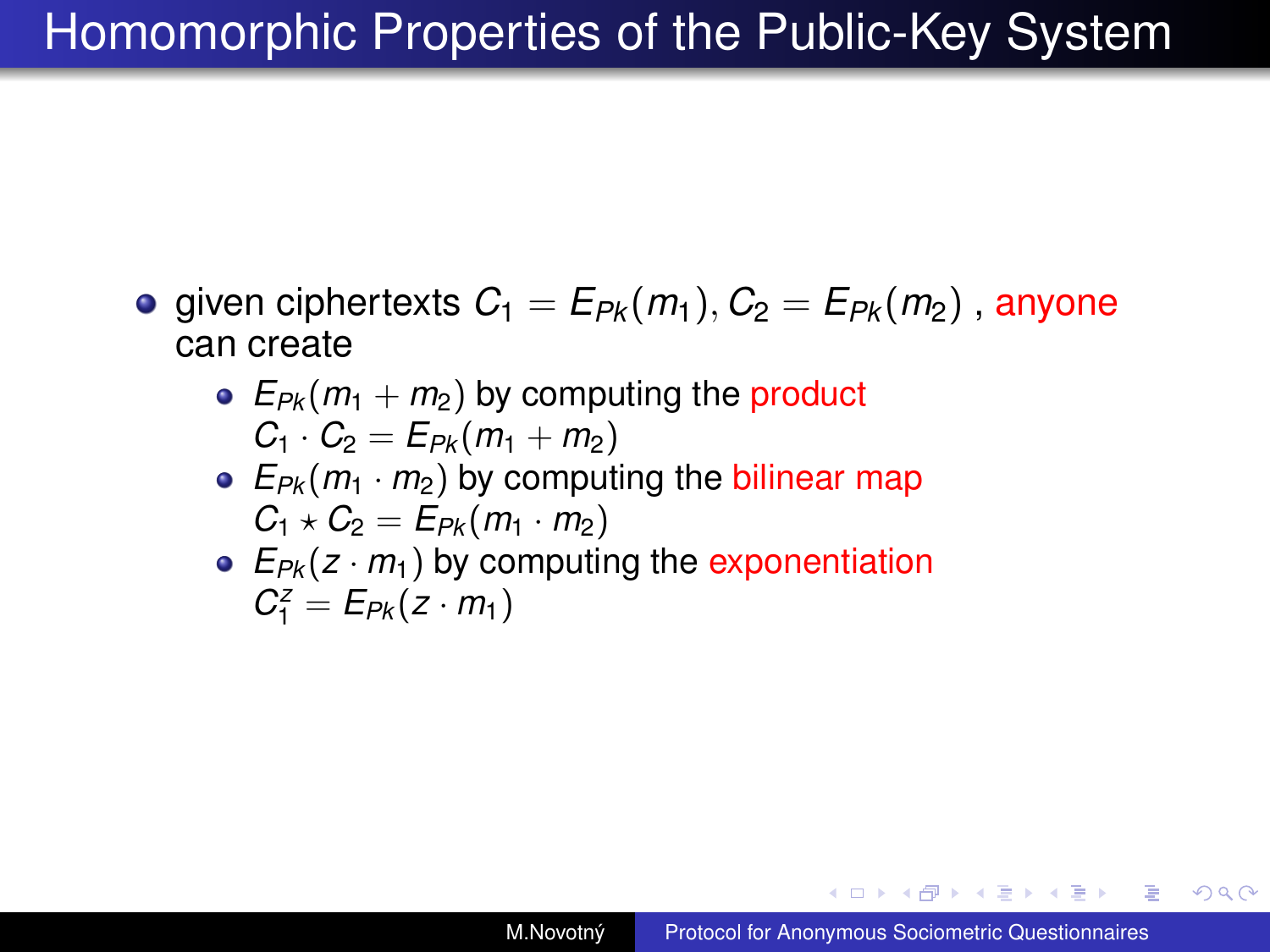# The Proposed Scheme – Registration, Key Generation

- for simplicity we assume that a trusted dealer first generates the public key *Pk* and the private key *Sk*, shares the private keys between *a* authorities and then deletes the private key
- registration of responders and questioner is based on digital signatures
- the questioner creates a questionnaire which contains obligatory properties
	- time for filing in, the list of responders with their unique identification, sociometric parameters such as the scale *s* for the weights of the arcs
- A responder using the application
	- authorizes by the questioner, downloads the parameters of the questionnaire
	- **e** selects his choices
	- submits his selections encrypted under the key *Pk*

④個 トメ ヨ ト メ ヨ ト ニ ヨー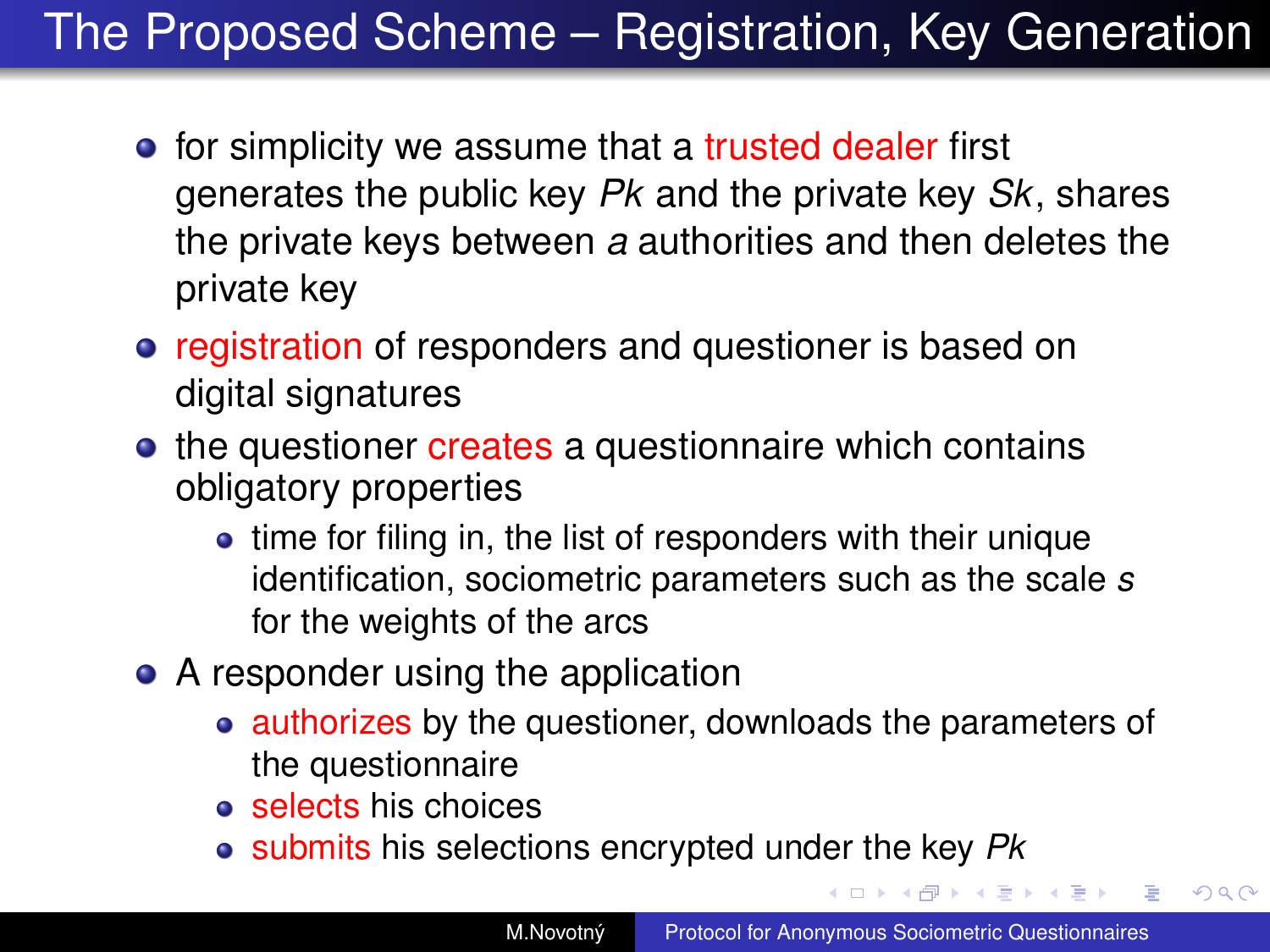## The Proposed Scheme – Representation of Arcs



M.Novotný [Protocol for Anonymous Sociometric Questionnaires](#page-0-0)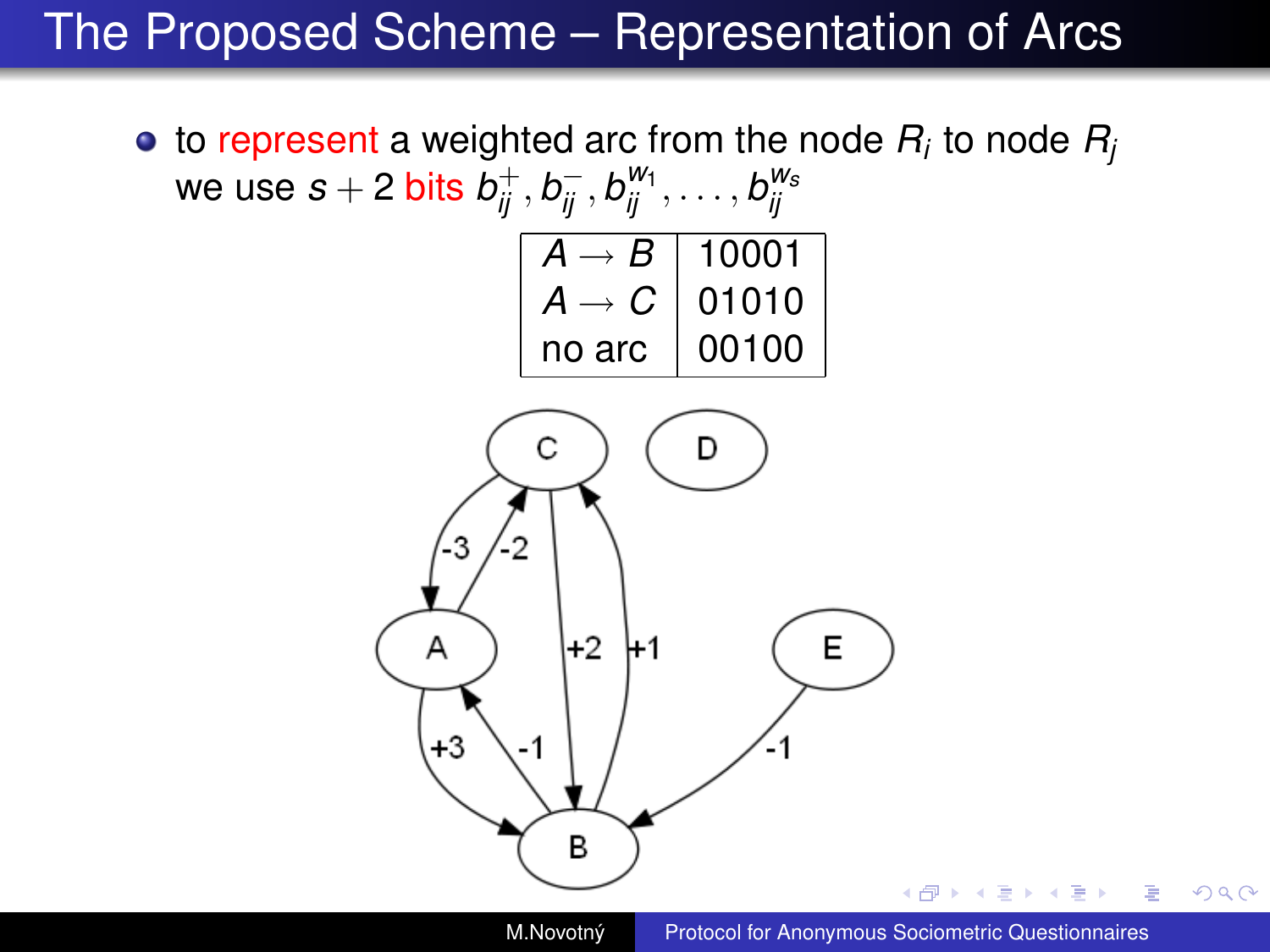## The Proposed Scheme – Encrypted Sociogram

|   |                  | E(1), E(0), E(3) | E(0), E(1), E(2) | E(0), E(0), E(1) | E(0), E(0), E(1) |
|---|------------------|------------------|------------------|------------------|------------------|
| В | E(0), E(1), E(1) |                  | E(1), E(0), E(1) | E(0), E(0), E(1) | E(0), E(0), E(1) |
| C | E(0), E(1), E(3) | E(1), E(0), E(2) |                  | E(0), E(0), E(1) | E(0), E(0), E(1) |
|   | E(0), E(0), E(1) | E(0), E(0), E(1) | E(0), E(0), E(1) |                  | E(0), E(0), E(1) |
|   | E(0), E(0), E(1) | E(0), E(1), E(1) | E(0), E(0), E(1) | E(0), E(0), E(1) |                  |



4 0 8

∢ এ

× Ξ  $\rightarrow$ 

 $\mathbf{p}$ 

 $\equiv$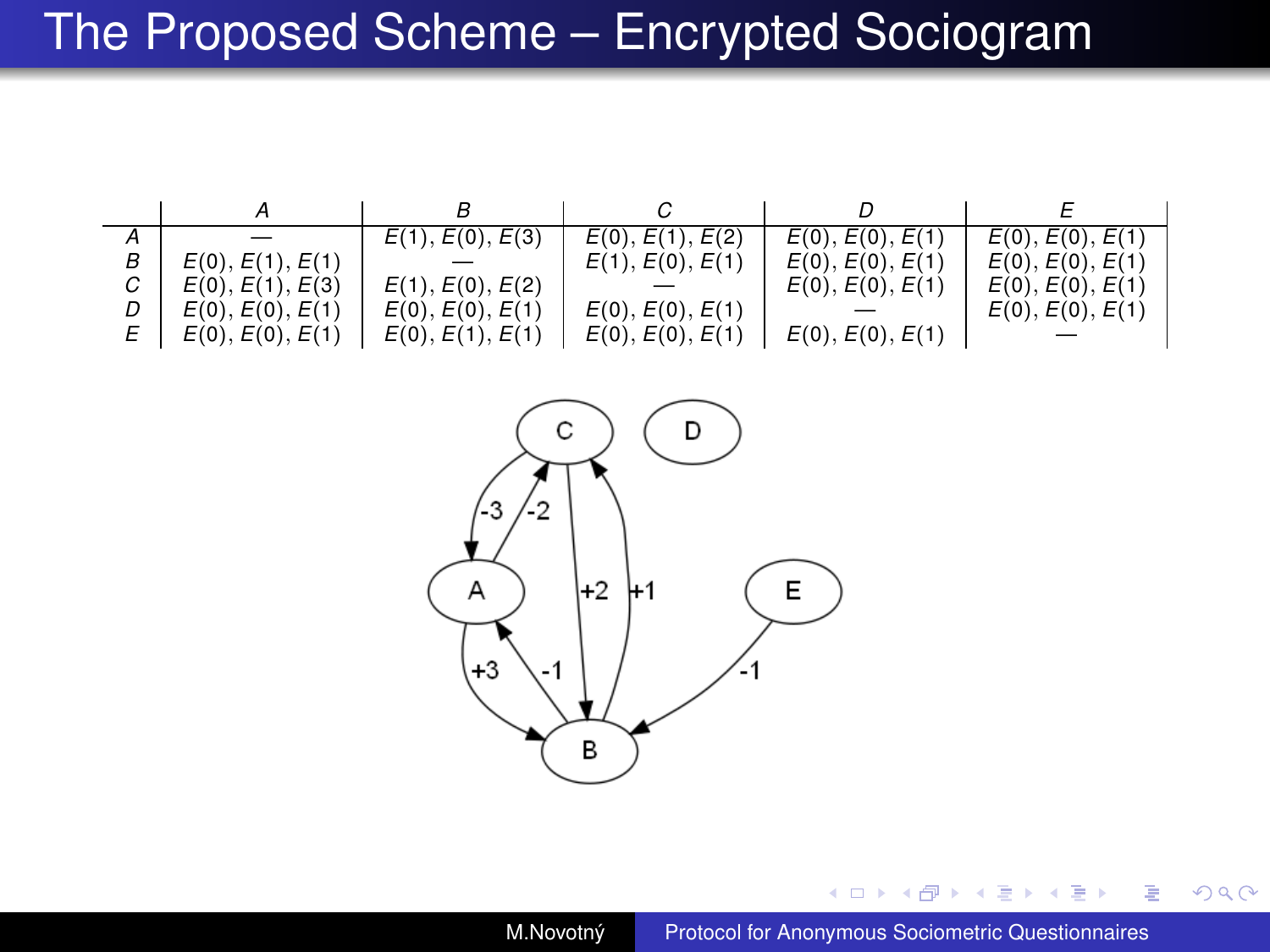# The Proposed Scheme – Verification of Submissions

- to represent a weighted arc from the node *R<sup>i</sup>* to node *R<sup>j</sup>* we use  $s+2$  bits  $b^+_{ij}, b^-_{ij}, b'''_{ij}, \ldots, b'''_{ij}$
- $\bullet$  we need to verify, that
	- $b_{ij}^\diamondsuit \in \{0,1\} \equiv b_{ij}^\diamondsuit \cdot (b_{ij}^\diamondsuit-1) = 0$  $b^+_{ij}\cdot b^-_{ij} = 0$
	- $\sum_{k=1}^{s} b_{ij}^{w_k} = 1 \equiv \sum_{k=1}^{s} b_{ij}^{w_k} 1 = 0$
- We use the homomorphic properties for preparing ciphertexts of equations
- The equations can by checked by shareholders by cooperatively-made decryptions
- to save on computation, we check at once a batch of equations

イロト イ押 トイヨ トイヨ トー

 $QQ$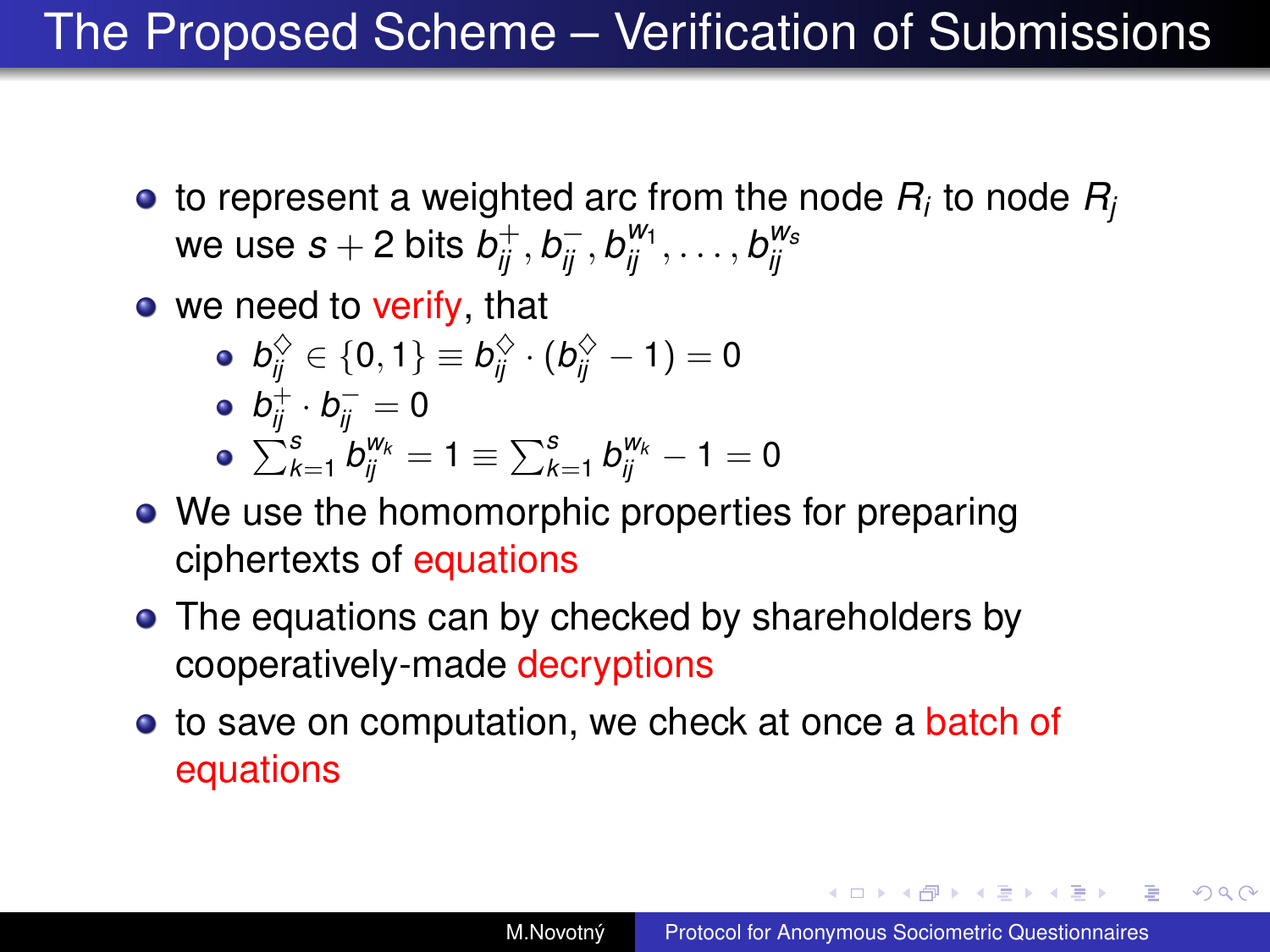#### Computation of Characteristics of Nodes

|                  | E(1), E(0), E(3) | E(0), E(1), E(2) | E(0), E(0), E(1) | E(0), E(0), E(1) |
|------------------|------------------|------------------|------------------|------------------|
| E(0), E(1), E(1) |                  | E(1), E(0), E(1) | E(0), E(0), E(1) | E(0), E(0), E(1) |
| E(0), E(1), E(3) | E(1), E(0), E(2) |                  | E(0), E(0), E(1) | E(0), E(0), E(1) |
| E(0), E(0), E(1) | E(0), E(0), E(1) | E(0), E(0), E(1) |                  | E(0), E(0), E(1) |
| E(0), E(0), E(1) | E(0), E(1), E(1) | E(0), E(0), E(1) | E(0), E(0), E(1) |                  |



 $E(\text{deg}^{ln^{+}}(B)) = E(1) \cdot E(1) \cdot E(0) \cdot E(0) = E(2)$  $E(\text{deg}^{\text{ln}^{-1}}(B)) = E(0) \cdot E(0) \cdot E(0) \cdot E(1) = E(1)$  $E(deg^{Out^+}(B)) = E(0) \cdot E(1) \cdot E(0) \cdot E(0) = E(1)$  $E(ln^+(B)) = (E(1) * E(3)) \cdot (E(1) * E(2)) \cdot (E(0) * E(1))$  $(\vec{E}(0) \times \vec{E}(1)) = \vec{E}(3 \cdot 1 + 2 \cdot 1 + 0 \cdot 1 + 0 \cdot 1) = \vec{E}(5)$ 

**≮ロト ⊀何 ト ⊀ ヨ ト ⊀ ヨ ト** 

B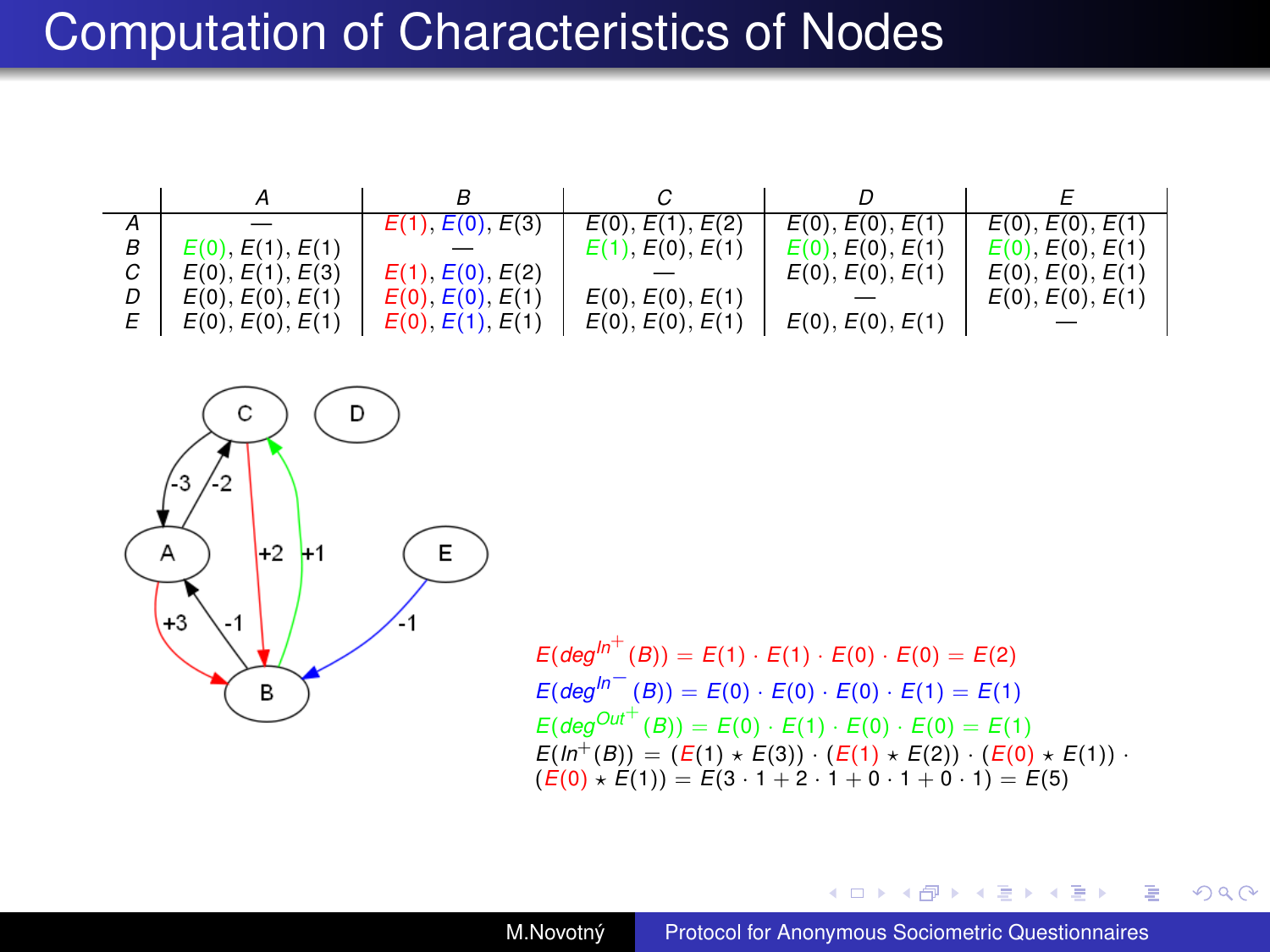#### Computation of the Mutual Choices

|                  | E(1), E(0), E(3) | E(0), E(1), E(2) | E(0), E(0), E(1) | E(0), E(0), E(1) |
|------------------|------------------|------------------|------------------|------------------|
| E(0), E(1), E(1) |                  | E(1), E(0), E(1) | E(0), E(0), E(1) | E(0), E(0), E(1) |
| E(0), E(1), E(3) | E(1), E(0), E(2) |                  | E(0), E(0), E(1) | E(0), E(0), E(1) |
| E(0), E(0), E(1) | E(0), E(0), E(1) | E(0), E(0), E(1) |                  | E(0), E(0), E(1) |
| E(0), E(0), E(1) | E(0), E(1), E(1) | E(0), E(0), E(1) | E(0), E(0), E(1) |                  |



$$
\begin{array}{lcl} \Pi'^1_{i=1} \, \Pi_{j \in J_j} \, \mathbf{c}^{+}_{ij} \ * \ \mathbf{c}^{+}_{ji} & = & \Pi'^1_{i=1} \, \Pi_{j \in J_i} \, E_{Pk} (b^{+}_{ij} \, b^{+}_{ji}) \ = \\ \Pi'^1_{i=1} \, E_{Pk} (\sum_{j \in J_i} b^{+}_{ij} b^{+}_{ji}) & = & E_{Pk} (\sum^N_{i=1} \, \sum_{j \in J_i} b^{+}_{ij} b^{+}_{ji}) = \\ \mathbf{E}_{Pk} (|M^{+}|) \end{array}
$$

M.Novotný [Protocol for Anonymous Sociometric Questionnaires](#page-0-0)

4 0 8 4 € 重き 不重き い

÷.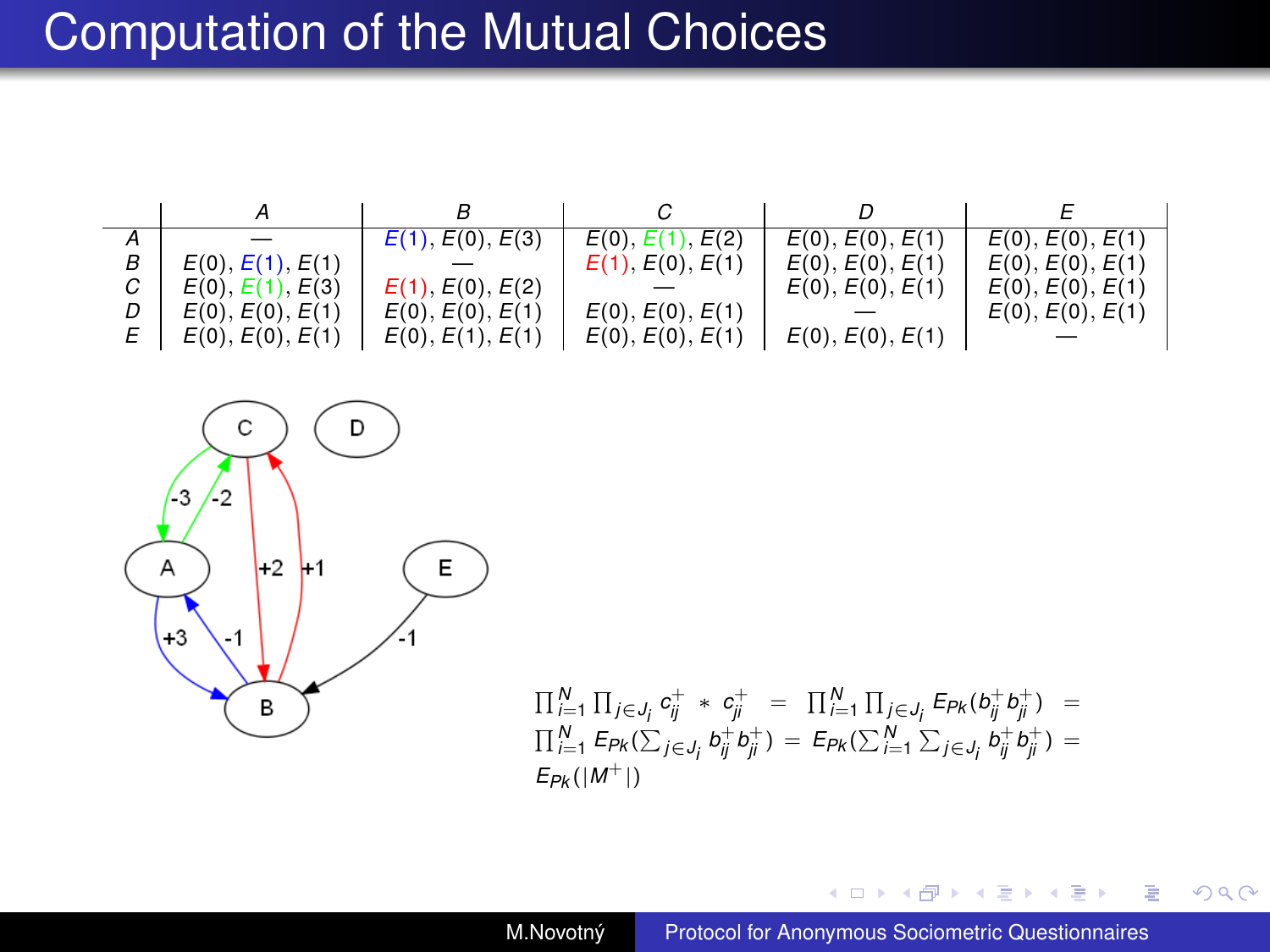- **•** proposed a representation of a sociogram by a weighted digraph
- we designed the protocol for anonymous sociometric questionnaires
	- · based on additively homomorphic public key cryptosystem. which allows us once to use multiplication
	- to compute local characteristics of nodes and the cardinality of sets of mutual choices
	- fulfils desired security requirements
- we are planning to formal analyze the scheme
- **•** for a future design of the protocol looks promisingly recently announced fully homomorphic public key encryption scheme

**≮ロト ⊀ 何 ト ⊀ ヨ ト ⊀ ヨ ト**